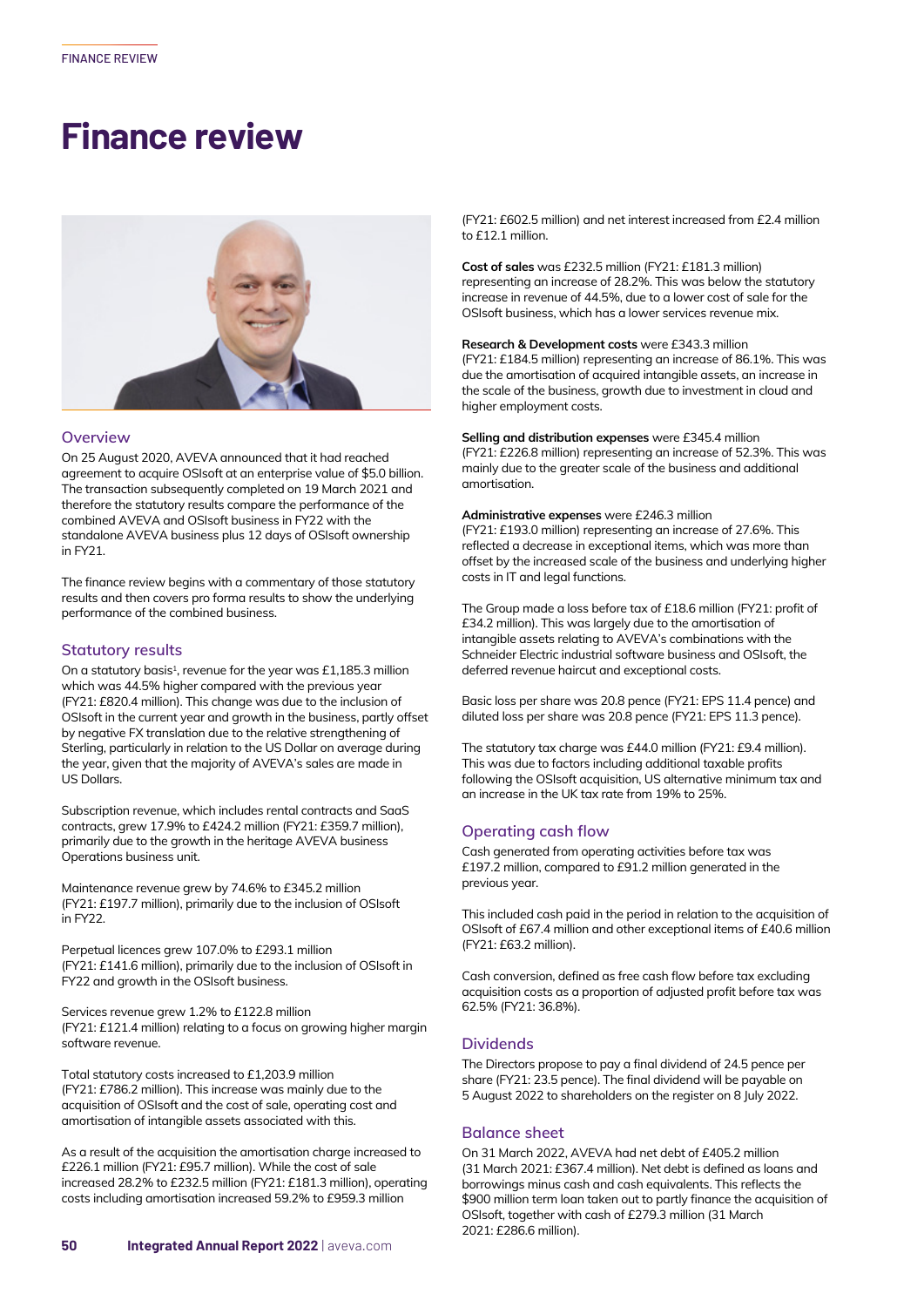Non-current assets were £5.7 billion (31 March 2021: £5.8 billion), reflecting goodwill and intangible assets that arose from the combination with the Schneider Electric industrial software business and the OSIsoft acquisition. Goodwill and intangible assets were £5.5 billion (31 March 2021: £5.6 billion).

 Trade and other receivables were £381.2 million (31 March 2021: £318.0 million). Contract assets increased to £302.1 million

## **Pro forma results**

The pro forma results are summarised below:

from £215.6 million at 31 March 2021. This increase included the impact of new subscription contract wins with point in time revenue recognition.

Contract liabilities were £328.2 million (31 March 2021: £239.7 million). This increase reflected an increase in Maintenance contract wins and the unwinding of the deferred revenue haircut, which arose from the acquisition of OSIsoft.

| £m                           | <b>FY22</b><br><b>Unaudited</b> | FY21<br>Unaudited | Change     | Organic<br>constant<br>currency |
|------------------------------|---------------------------------|-------------------|------------|---------------------------------|
| <b>Revenue</b>               | 1,235.6                         | 1,196.1           | 3.3%       | 7.1%                            |
| Cost of sales                | (232.3)                         | (229.1)           | 1.4%       | 4.9%                            |
| <b>Gross profit</b>          | 1,003.3                         | 967.0             | 3.8%       | 7.7%                            |
| Operating expenses           | (638.2)                         | (612.3)           | 4.2%       | 7.6%                            |
| <b>Adjusted EBIT</b>         | 365.1                           | 354.7             | 2.9%       | 7.7%                            |
| Net interest                 | (12.1)                          | (16.0)            | (24.4)%    |                                 |
| Adjusted profit before tax   | 353.0                           | 338.7             | 4.2%       |                                 |
| Tax charge                   | (50.6)                          | (20.1)            | 151.7%     |                                 |
| Adjusted profit after tax    | 302.4                           | 318.6             | (5.1)%     |                                 |
| Adjusted diluted EPS (pence) | 99.6                            | 105.3             | (5.4)%     |                                 |
| Gross margin                 | 81.2%                           | 80.8%             | $+40$ bps  | $+40$ bps                       |
| Adjusted EBIT margin         | 29.5%                           | 29.7%             | $(20)$ bps | $+30bps$                        |
| Tax charge                   | 14.3%                           | 5.9%              | $+840$ bps |                                 |

Pro forma results include results for both AVEVA and OSIsoft for the 12 months to 31 March 2022 and the 12 months to 31 March 2021. In addition to this, the results have been adjusted to exclude the effect of the deferred revenue haircut under IFRS 3 (Business Combinations).

Adjusted metrics are calculated before amortisation of intangible assets, share-based payments and exceptional items. Adjusted Earnings Per Share also includes the tax effects of these adjustments.

### **Pro forma revenue**

Revenue was £1,235.6 million, representing an increase of 3.3% (FY21: £1,196.1 million). Organic constant currency revenue grew 7.1%, adjusted for a currency translation headwind of £42.5 million and minor disposals in the current year.

The revenue mix for the combined Group is shown below:

|                                   |             |         |                                      | Organic constant |                 |
|-----------------------------------|-------------|---------|--------------------------------------|------------------|-----------------|
| £m                                | <b>FY22</b> |         | FY21 Reported change currency change |                  | % of FY22 total |
| On-premises rental                | 396.4       | 364.0   | 8.9%                                 | 11.5%            | 32.1%           |
| SaaS                              | 27.8        | 23.4    | 18.8%                                | 23.9%            | 2.2%            |
| <b>Total subscription revenue</b> | 424.2       | 387.4   | 9.5%                                 | 12.3%            | 34.3%           |
| Maintenance                       | 395.5       | 412.8   | (4.2)%                               | 0.4%             | 32.0%           |
| <b>Total recurring revenue</b>    | 819.7       | 800.2   | 2.4%                                 | 6.2%             | 66.3%           |
| Perpetual licences                | 293.1       | 271.2   | 8.1%                                 | 12.2%            | 23.7%           |
| <b>Services</b>                   | 122.8       | 124.7   | (1.5)%                               | 2.5%             | 10.0%           |
| <b>Total</b>                      | 1.235.6     | 1.196.1 | 3.3%                                 | 7.1%             | 100.0%          |

Subscription revenue growth was driven by sales of on-premises rental contracts within the heritage AVEVA business as the transition to a recuring revenue model continued and also subscription growth from OSIsoft, as it began its business model transition. Within subscription, SaaS revenue grew 18.8% to £27.8 million (FY21: £23.4 million) which was due to sales of cloud solutions such as Value Chain Optimisation, Asset Information Management and Unified Engineering. On an organic constant currency basis the increase was 23.9%.

Maintenance revenue was driven by growth associated with the OSIsoft business, which more than offset a decline at the heritage AVEVA business due to the planned subscription transition.

Perpetual licence increase was driven by strong growth from the heritage OSIsoft business, ahead of its move to a subscription business model.

Services revenue was driven by growth in the overall business, partly offset by a focus on higher margin software revenue.

Notes:

1. Statutory results include the results for the combined AVEVA Group for the 12 months to 31 March 2022 compared to the results for AVEVA Group and 12 days of OSIsoft ownership for FY21.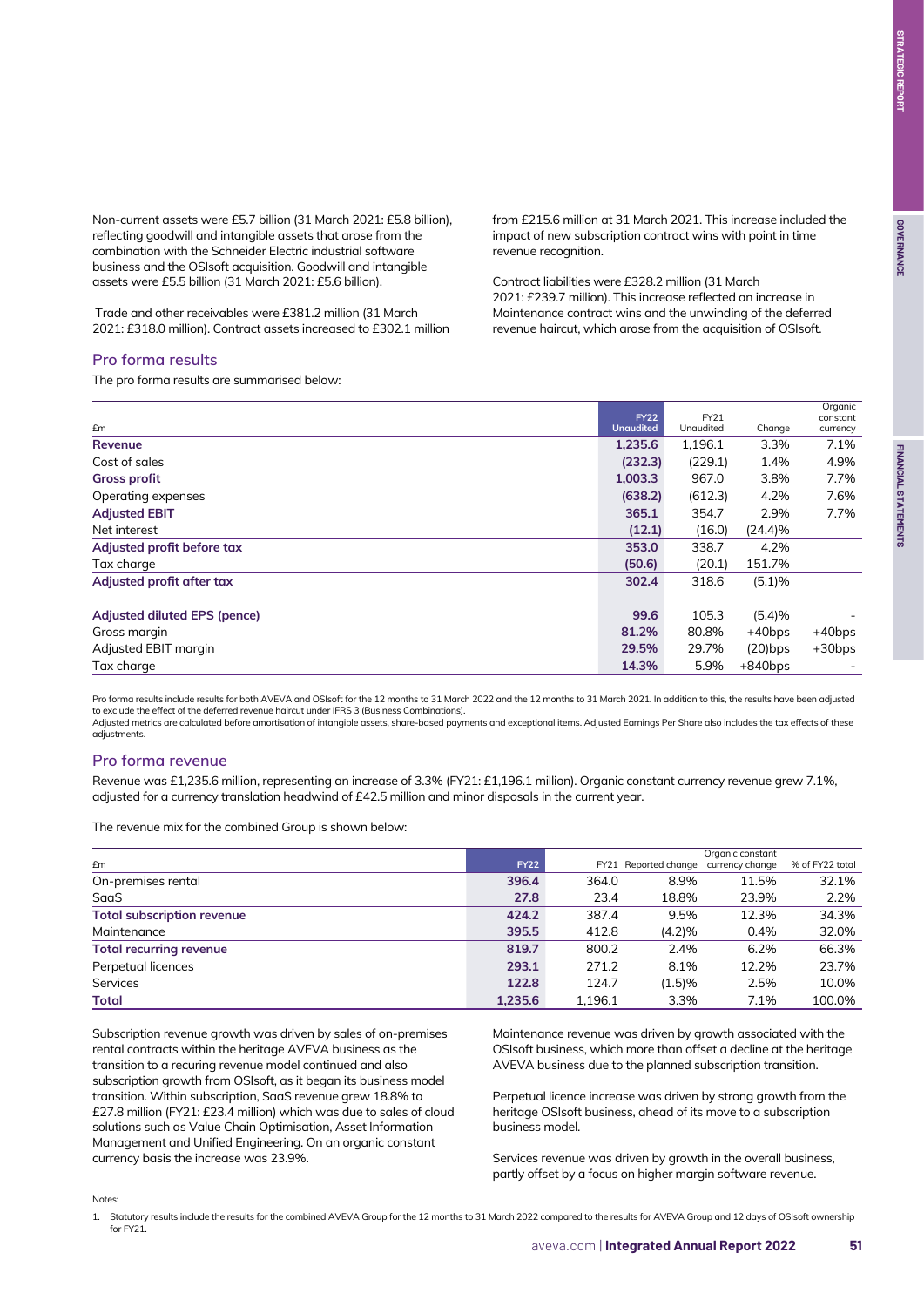The revenue mix for the combined Group showing point in time versus overtime revenue recognition is shown below:

|                                | <b>FY22</b>              |                          |              | FY21                     |                      |         |  |
|--------------------------------|--------------------------|--------------------------|--------------|--------------------------|----------------------|---------|--|
| £m                             | Revenue point in<br>time | Revenue over<br>time     | <b>Total</b> | Revenue point in<br>time | Revenue over<br>time | Total   |  |
| On-premises rental             | 280.7                    | 115.7                    | 396.4        | 259.6                    | 104.4                | 364.0   |  |
| SaaS                           | $\overline{\phantom{0}}$ | 27.8                     | 27.8         |                          | 23.4                 | 23.4    |  |
| <b>Total subscription</b>      | 280.7                    | 143.5                    | 424.2        | 259.6                    | 127.8                | 387.4   |  |
| Maintenance                    | -                        | 395.5                    | 395.5        | $\qquad \qquad -$        | 412.8                | 412.8   |  |
| <b>Total recurring revenue</b> | 280.7                    | 539.0                    | 819.7        | 259.6                    | 540.6                | 800.2   |  |
| Perpetual licences             | 293.1                    | $\overline{\phantom{0}}$ | 293.1        | 271.2                    |                      | 271.2   |  |
| Services                       | -                        | 122.8                    | 122.8        | $\qquad \qquad -$        | 124.7                | 124.7   |  |
| <b>Total</b>                   | 573.8                    | 661.8                    | 1,235.6      | 530.8                    | 665.3                | 1,196.1 |  |

Of the total revenue recognised in FY22, £661.8 million (FY21: £665.3 million) was recognised over time representing 53.6% of the total (FY21: 55.6%), demonstrating that AVEVA already has a significant amount of revenue which is recognised rateably.

Revenue recognised at a point in time was £573.8 million (FY21: £530.8 million) representing 46.4% of total revenue (FY21: 44.4%). Of this £280.7 million (FY21: £259.6 million) related to on-premises rental subscription contracts and represented

22.7% of total revenue in the year (FY21: 21.7%), showing that this element is relatively stable year on year.

At 31 March 2022, the Group had a revenue backlog of £781.4 million (FY21: £657.9 million) representing remaining performance obligations which have not been met or are partially met. Of this £487.8 million (FY21: £425.8 million) will be recognisable within one year.

#### **Pro forma costs**

An analysis of total expenses is summarised below.

| £m                        | Cost of sales | R&D   | Selling and<br>distribution | Admin. | Net impairment<br>gain / loss from<br>financial assets | Total |
|---------------------------|---------------|-------|-----------------------------|--------|--------------------------------------------------------|-------|
| Adjusted costs            | 232.3         | 178.2 | 280.7                       | 179.9  | (0.6)                                                  | 870.5 |
| <b>FY21</b>               | 229.1         | 168.5 | 278.1                       | 162.1  | 3.6                                                    | 841.4 |
| Change                    | 1.4%          | 5.8%  | 0.9%                        | 11.0%  | $(116.7)\%$                                            | 3.5%  |
| Organic constant currency | 4.9%          | 9.2%  | 4.2%                        | 14.7%  | (113.9)%                                               | 6.9%  |

**Cost of sales** increased largely due to the growth in the business and included higher cloud hosting and infrastructure costs.

**Research & Development costs** increased due to investment in the development of cloud products and also reflect higher employment costs, reflecting a very competitive labour market.

**Selling and distribution expenses** increased mainly due to increased sales commissions and sales employment costs.

**Administrative expenses** increased largely due to higher costs in IT and legal functions with increases in capacity being needed as the business scales.

**Net impairment loss from financial assets** represents the impairment of accounts receivable and contract assets. The reversal of provisions made during the Covid crisis in FY21, offset by the impairment of assets in Russia, led to a net positive impact in FY22.

### **Pro forma adjusted EBIT**

Adjusted EBIT increased by 2.9% to £365.1 million (FY21: £354.7 million). This resulted in an adjusted EBIT margin of 29.5% (FY21: 29.7%), which was up +30bps on an organic constant currency basis.

### **Pro forma net interest charge**

The combined pro forma interest charge assumes that the £685.1 million term loan was drawn down on 1 April 2020 and therefore a full year's interest is charged in each period. Total net interest was £12.1 million (FY21: £16.0 million). The year-on-year reduction was largely due to lower LIBOR rates.